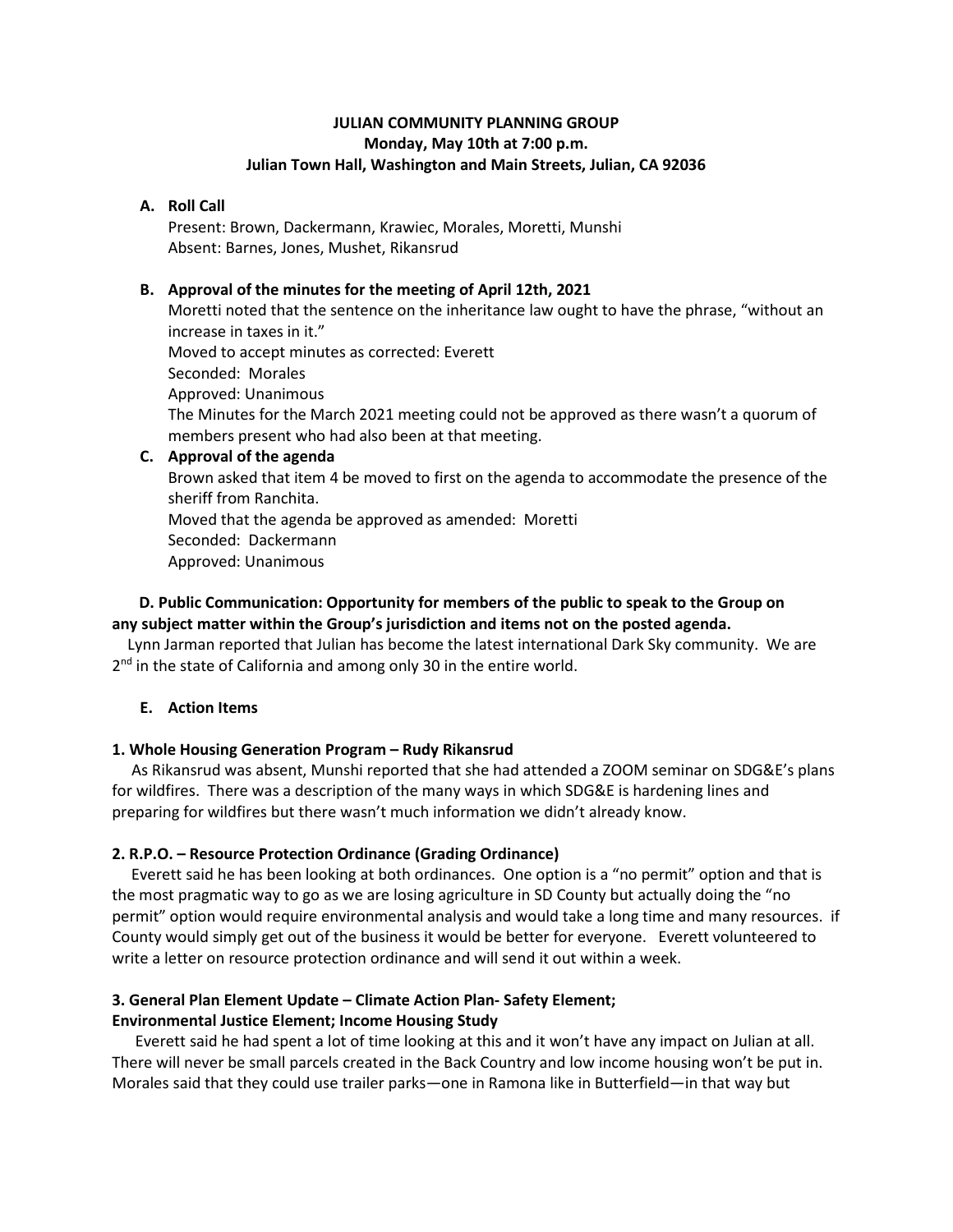Everett said a new trailer park in our planning area was not a likely option and the current trailer park in Julian is small. The safety element is basically a fire issue.

# **4. The Effect of Trailer Parks on the Julian Area (Two speakers) (moved to first position on agenda)**

# **[NOTE: Butterfield is a residential trailer/mobile home park off of S-2 on the desert, approximately 10 miles south of Shelter Valley and approximately 20 miles from Julian. Vice-Chair Rebeccas Morales asked Sheriff Brian Jenkins of Ranchita and Hilary Ward of Pathways to speak on the subject.)**

**Sheriff Brian Jenkins** who covers the Ranchita station which includes the Butterfield Ranch Resort reported that Butterfield presents major problems and has exponentially increased calls for sheriff's service. A couple of years ago a new owner put money into it but he then began accepting drug and homeless placements and it has grown very quickly. There are no services, the only community service is the Julian school district. They had what could be the best of intentions: giving people places to live, providing Section 8 housing and rent to own trailers. However as the population has grown to about 250 people [Note: The Butterfield people told a Planninng Group member last month there were nearly 500 people living there and there were plans to increase the number to 1,000] so have the substance abuse and psychological problems and calls for service have skyrocketed. At one point it was a 400% increase.

There are two deputies in Julian and three deputies in Ranchita to cover our entire area. The good news is that the sheriffs' station began to work with the owner and have had some good talks. They began to get some code enforcement applied and he stopped accepting new placements. The problem is that with COVID he wasn't allowed to do any evictions. In December he had a list of 38 people he was going to start eviction processing on but the courts wouldn't allow it. The sheriff's office tried to get some of the people out of there and arrested a number and in the last three months the calls for service have decreased dramatically. It is still the number one location for calls for service for the police, however. Ranchita responds and sometimes deputies from Julian will cover them.

The owner is doing what he can to get the problem people out and not accepting new placements but the population is still too large to be tenable. He is trying to get people to start paying rent but they aren't all doing it.

The sheriff's command is very aware of what a problem the place is. They have tried to work within the community resources available to them and have asked the placement agencies to stop placing people down there, but there is no low income housing in Lemon Grove or other closer in cities.

Butterfield is zoned as a mobile home park. The Section 8 housing is only limited to double wide mobile homes. People in trailers aren't entitled to Section 8.

Many of the calls are for mental health issues. A lot of people placed there have mental health issues which is tragic because there is no easy way to get back into town for help and services. PERT (Psychological Emergency Response Team) has tried to work with them…but the calls go well beyond mental health—domestic violence, fighting, one lady doesn't take meds and becomes hallucinogenic. Everything that happens in the big cities is happening here.

There are two registered sex offenders there. Where these people are housed depends on conditions imposed by the court. Sometimes the designation is the result of a very minor act and the person can live in proximity to other people. The sheriffs' actions are limited because this is regulated by the courts. They have arrested people for anything they could in order to get them out of there. There was also a plan to try and go after their assistance to get them out of that location.

Hillary Ward, Director of Pathways, spoke next.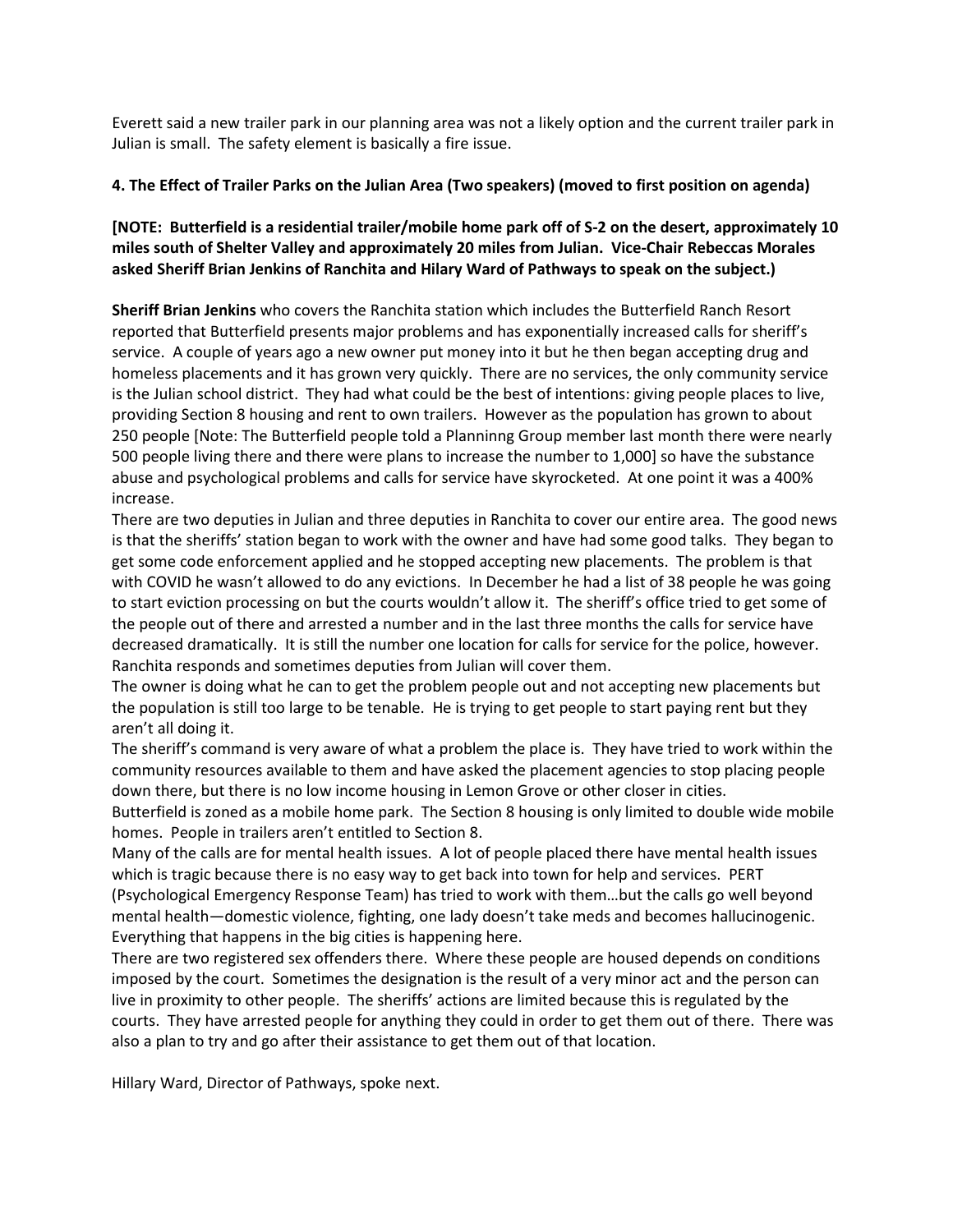Pathways has had quite a lot of dealings with Butterfield. [See attached timeline] The investor has a history of buying places and renovating them for just this kind of activity. They toured Butterfield and met with Matthew Philben in October 2019. They told him their concerns and Philben more or less said he was done with the park and it wasn't his problem any more. Butterfield students now make up about 20% of the school population. What they see at Pathways is that these families have incredible needs. They are very concerned about the kids and what they are going through. Pathways doesn't have enough resources to support all our students because they try to serve people in Julian—who can also have problems—as well. Butterfield is part of the community and Pathways wants to help them but there simply isn't enough money to support these people.

Moretti—Why won't County shut them down if they don't have water?

Sheriff—Coming out here would take more time and effort than most of the County people want to invest. If this park were in El Cajon or Lakeside it would get the attention it would need but so far out that it's easy to ignore. Probably the excuse was that they put them out here because no other place to put them. they need to be relocated to a place where they have better access to services that they need.

Another audience member said there was a problem with the Julian ambulance as a large proportion of calls were now from Butterfield. The time it takes to get there and back as well as down the hill to a hospital has meant that Julian is left without ambulance coverage for long periods of time.

Munshi suggested we have a cover letter with the minutes. Moretti said we should send it to Jim Desmond as well.

Moretti moved write both and include a copy of the minutes, Morales seconded. Passed: Unanimous.

# **5. The Effect of Air B&Bs on Rental Housing**

Everett distributed a potential draft letter on the subject.

 Munshi moved that Everett's letter be sent to PDF, Morales seconded but Moretti objected on the grounds that homeowners should be allowed to do what they wished with their property. The motion didn't pass.

Dackermann moved the item be put on agenda for next month. Krawiec seconded.

Passed. Unanimous

# **6. Enhancing Wildfire Safety on County Roads**

The County has suggested clearing standards on the sides of County roads be widened from 10 feet to 20 feet from the edge of road. Munshi noted that this would have a very bad impact on the environment and beauty of the area. It was unclear who would be responsible for the cost of the clearing.. This item will be placed on next month's agenda.

# **7. Dighello/Fryer – Site Plan for 919 West Incense Cedar Road; APN 292-141-47**

Munshi moved we approve the site plan

Moretti seconded.

Passed Unanimous except for Brown who abstained as he had worked on the Plan..